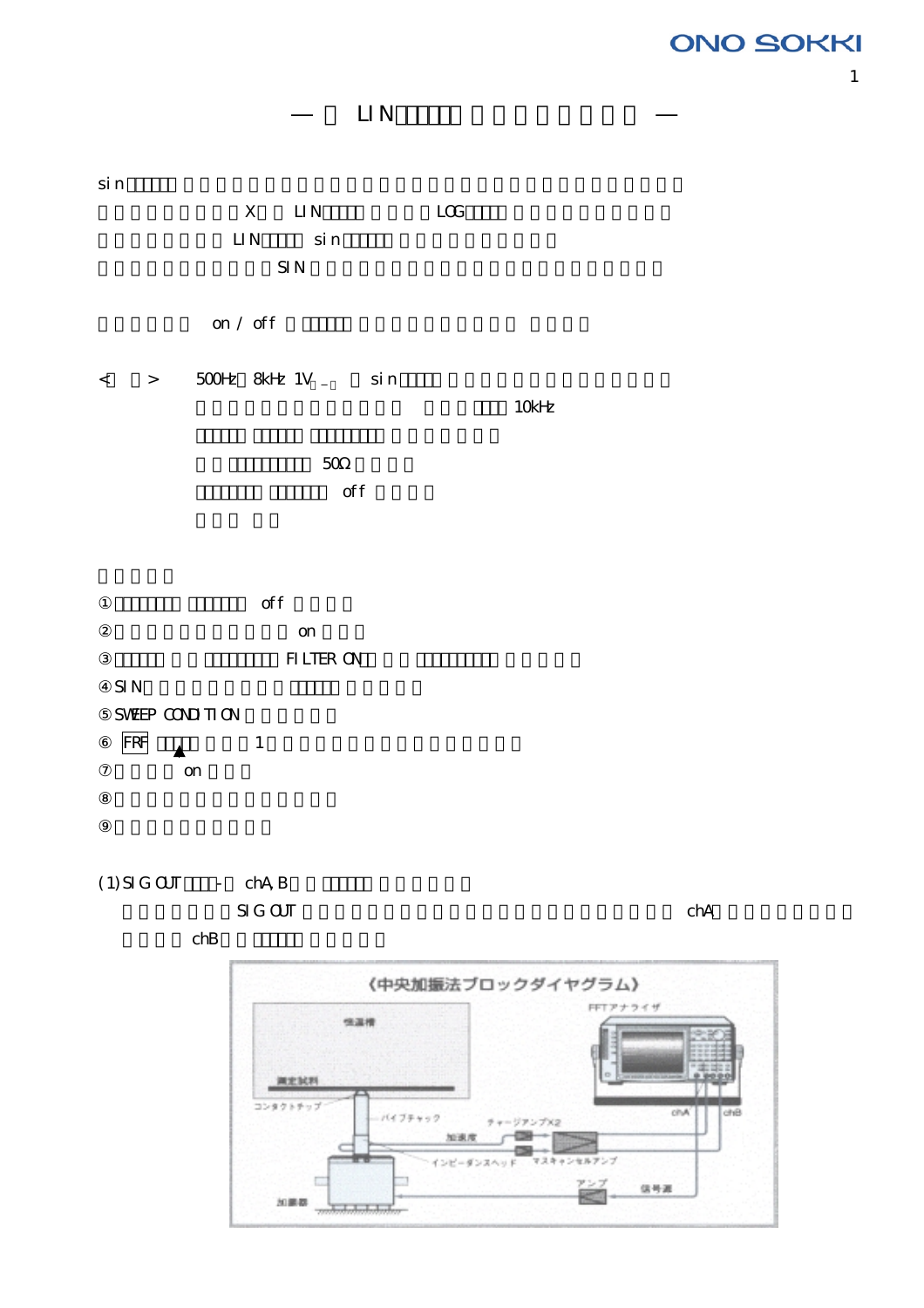| (2) | off           |                |               |                 |                   |                |              |               |
|-----|---------------|----------------|---------------|-----------------|-------------------|----------------|--------------|---------------|
|     | I nput        | Anary          | Di spl ay     | Nemory          | <b>Output</b>     | Cond           | EZ Ope-      | Opti on       |
|     |               | sys            |               | Di sk           |                   | Vi ew          | rati on      |               |
|     |               |                |               |                 |                   |                |              |               |
|     | I NPUT        | <b>TRRIGER</b> | <b>WNDOW</b>  | <b>ENG</b>      | <b>ZCOM</b>       | FI LTER&       |              | <b>RETERN</b> |
|     | <b>COND</b>   |                |               | UN <sub>T</sub> |                   | I SOLATE       |              |               |
|     |               |                |               |                 |                   |                |              |               |
|     | <b>SOURSE</b> | <b>DELAY</b>   | <b>SANPLE</b> | <b>OVERLAY</b>  | <b>SANPLE</b>     | <b>CONTROL</b> | <b>AUTO</b>  | <b>RETURN</b> |
|     |               |                | <b>LENGTH</b> |                 | $\alpha$ $\alpha$ |                | <b>RANGE</b> |               |
|     |               |                |               |                 |                   |                |              |               |
|     | ChA           | $Ch$ B         |               |                 |                   |                | dB           | <b>RETURN</b> |
|     | <b>AUTO</b>   | <b>AUTO</b>    |               |                 |                   |                | <b>STEP</b>  |               |
|     | ∧             | ∧              |               |                 |                   |                |              |               |

Ch A AUTO Ch B AUTO off

 $(3)$  off

| I nput | Anary      | Di spl ay | Mamory   Cutput | Cond  | EZ Ope-   Option |  |
|--------|------------|-----------|-----------------|-------|------------------|--|
|        | <b>SVS</b> |           | Di sk           | Vi ew | rati on          |  |

| I NPUT        | trriger      | <b>WNDOW</b>  | <b>ENG</b>      | <b>ZCOM</b>       | FI LTER&       |              | <b>RETERN</b> |
|---------------|--------------|---------------|-----------------|-------------------|----------------|--------------|---------------|
| <b>COND</b>   |              |               | UN <sub>T</sub> |                   | <b>SOLATE</b>  |              |               |
|               |              |               |                 |                   |                |              |               |
| <b>SOURSE</b> | <b>DELAY</b> | <b>SANPLE</b> | <b>OVERLAY</b>  | <b>SANPLE</b>     | <b>CONTROL</b> | <b>AUTO</b>  | <b>RETURN</b> |
|               |              | <b>LENGTH</b> |                 | $\alpha$ $\alpha$ |                | <b>RANGE</b> |               |
|               |              |               |                 |                   |                |              |               |
| <b>AUTO</b>   | A/D          | $\alpha$      | <b>PHASE</b>    | <b>TESTSI G</b>   | <b>RANDOM</b>  |              | <b>RETURN</b> |
| <b>ZERO</b>   | <b>OVER</b>  | CANCEL        | <b>ADJUST</b>   | <b>CN</b>         |                |              |               |
| ⋀             |              |               |                 |                   |                |              |               |

AUTO ZERO off

 $(4)$   $\alpha$  TPUT

|               |                      | on             |                 |               |       |         |               |
|---------------|----------------------|----------------|-----------------|---------------|-------|---------|---------------|
| <b>Output</b> | SIG OUT OUTPUT CONT. |                | <b>CONTI NU</b> | on            |       |         |               |
| I nput        | Anal y-              | Di spl ay      | Nemory          | <b>Output</b> | Cond. | EZ Ope- | Opti on       |
|               | si s                 |                | & Disk          |               | Vi ew | rati on |               |
|               |                      |                |                 |               |       |         |               |
| <b>Output</b> |                      |                |                 |               |       |         |               |
| $SI$ $G$ $O$  | <b>COPY</b>          | <b>PLOTTER</b> | <b>GPIB</b>     |               |       |         | <b>RETURN</b> |
|               | DEVI CE              |                |                 |               |       |         |               |
|               |                      |                |                 |               |       |         |               |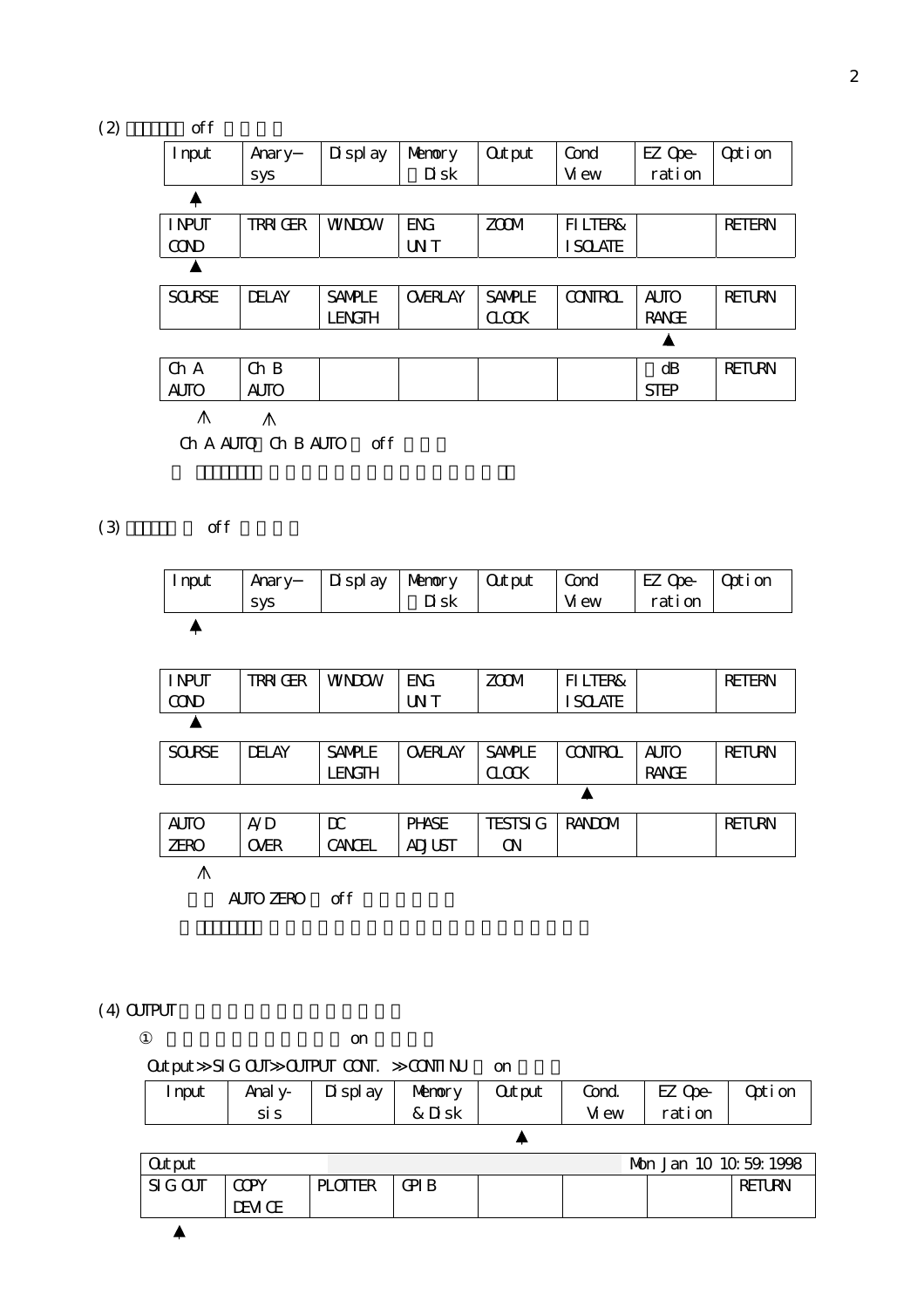| <b>Output</b>        | SI G CUT             |                             |                  |                |                           | Mon Jan 10 10 59 1998 |               |
|----------------------|----------------------|-----------------------------|------------------|----------------|---------------------------|-----------------------|---------------|
| <b>SELECT</b>        | FRQ SET              | ANPLI-                      | <b>MEMOUT</b>    | <b>CUTPUT</b>  | <b>CUTPUT</b>             |                       | <b>RETURN</b> |
|                      |                      | <b>TUDE</b>                 |                  | CONT.          | FUNC.                     |                       |               |
|                      |                      |                             |                  | ▲              |                           |                       |               |
| <b>Out put</b>       | SIG OUT OUTPUT CONT. |                             |                  |                |                           | Mon Jan 10 10 59 1998 |               |
| $CONII -$            | SI NGLE              | <b>BURST</b>                | <b>SYCLE</b>     | TI ME          | TIME <sub>2</sub>         |                       | <b>RETURN</b> |
| $\mathsf{N}$         |                      |                             |                  |                |                           |                       |               |
|                      |                      |                             |                  |                |                           |                       |               |
|                      | on                   |                             |                  |                |                           |                       |               |
|                      |                      |                             |                  |                |                           |                       |               |
| $SI$ $G$ $ON$        |                      | off 50                      |                  | <b>on</b>      |                           |                       |               |
|                      |                      | Output SIG OUT OUTPUT FUNC. |                  |                | TAPER ON 50 CHM FILTER ON | off                   |               |
| I nput               | Anal y-              | Di spl ay                   | Memory           | <b>Out put</b> | Cond.                     | EZ Qpe-               | Opti on       |
|                      | si s                 |                             | & Disk           |                | Vi ew                     | rati on               |               |
|                      |                      |                             |                  |                |                           |                       |               |
| <b>Out put</b>       |                      |                             |                  |                |                           | Mon Jan 10 10 59 1998 |               |
| $SI$ $G$ $O$ $J$ $T$ | <b>CCPY</b>          | <b>PLOTTER</b>              | <b>GPIB</b>      |                |                           |                       | <b>RETURN</b> |
|                      | DEVI CE              |                             |                  |                |                           |                       |               |
| ▲                    |                      |                             |                  |                |                           |                       |               |
| <b>Out put</b>       | SIG CUT              |                             |                  |                |                           | Mon Jan 10 10 59 1998 |               |
| <b>SELECT</b>        | FRQ SET              | ANPLI-                      | <b>MEMOUT</b>    | <b>CUTPUT</b>  | <b>CUTPUT</b>             |                       | <b>RETURN</b> |
|                      |                      | <b>TUDE</b>                 |                  | CONT.          | FUNC.                     |                       |               |
|                      |                      |                             |                  |                | ▲                         |                       |               |
| <b>Out put</b>       | SIG OUT OUTPUT FUNC. |                             |                  |                |                           | Mon Jan 10 10 59 1998 |               |
| SI <sub>G</sub>      | <b>TAPER</b>         | <b>TAPER</b>                |                  | <b>FILTER</b>  |                           |                       | <b>RETURN</b> |
| QN                   | $\alpha$             | TI ME                       | <b>CHM</b>       | $\alpha$       |                           |                       |               |
| Δ                    | $\wedge$             |                             |                  |                |                           |                       |               |
| TAPER ON             | of f                 | SIG ON                      | 50 CHM FILTER ON |                | on                        |                       |               |
|                      |                      |                             |                  |                |                           |                       |               |

# ( ) Output SIG OUT AMPLITUDE

| Qutput SIG CUT |         |                |               |               |               | Mon Jan 10 10 59 1998 |               |
|----------------|---------|----------------|---------------|---------------|---------------|-----------------------|---------------|
| <b>SELECT</b>  | FRQ SET | ANPLI-         | <b>MEMOUT</b> | <b>CUTPUT</b> | <b>CUTPUT</b> |                       | <b>RETURN</b> |
|                |         | <b>TUDE</b>    |               | CONT.         | FUNC.         |                       |               |
|                |         |                |               |               |               |                       |               |
|                |         | ANPILITUDE SET |               |               |               |                       |               |
|                |         | $1.000$ V      |               |               |               |                       |               |
|                |         |                |               |               |               |                       |               |
|                |         | 1.0            |               | enter         |               |                       |               |
|                |         |                |               |               |               |                       |               |

## ( ) Output SIG OUT AMPLITUDE ON

|    | Qutput SIG CUT | ANPLITUDE |       |  |  |  |               |
|----|----------------|-----------|-------|--|--|--|---------------|
| O۱ |                |           | ŒFSET |  |  |  | <b>RETURN</b> |
|    |                |           |       |  |  |  |               |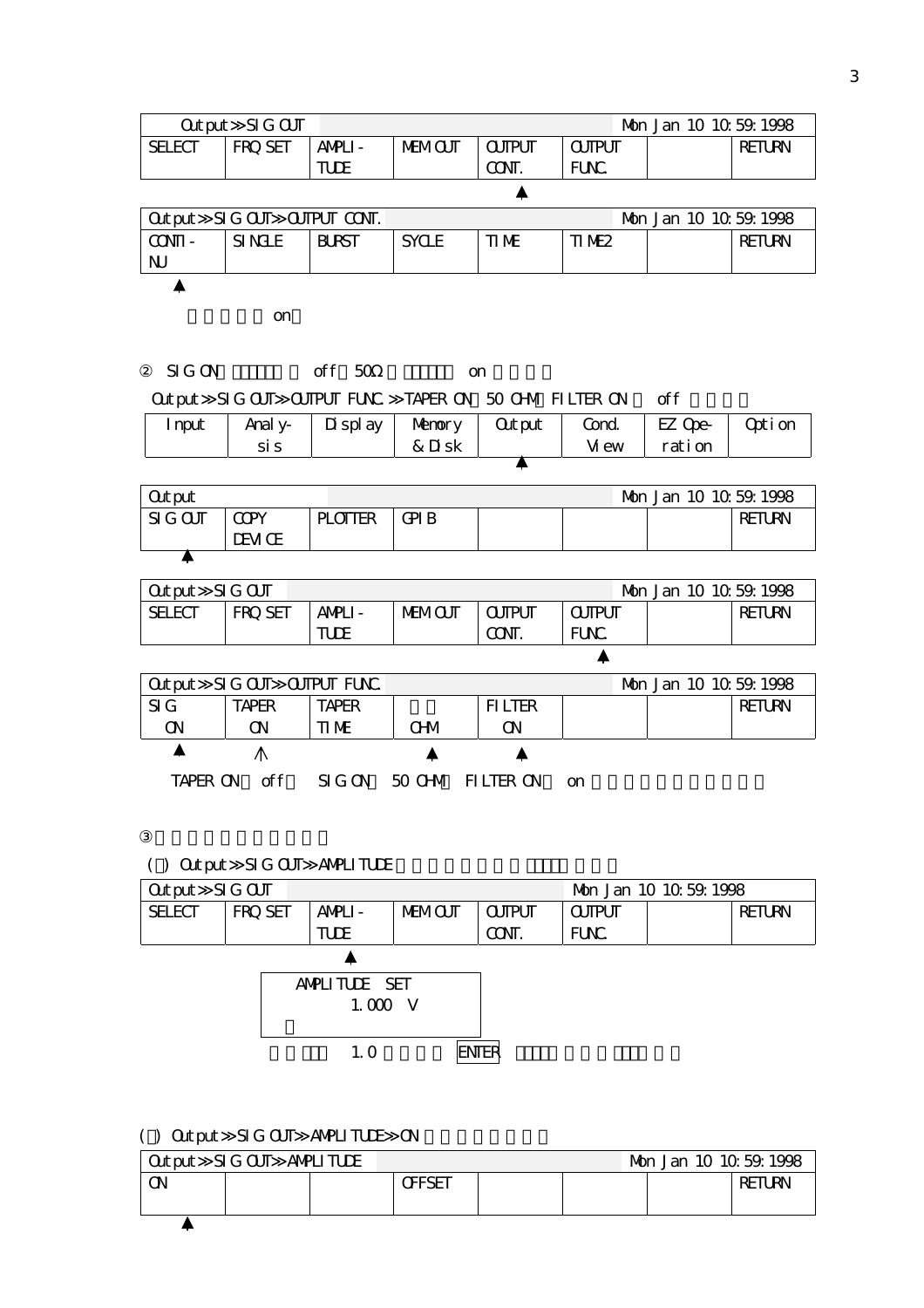#### $(5)$  sin  $\sin$

Option SERVO

| nput | Anal y-<br>si s | Display   Memory   Cutput | & Disk |       | Cond. $\vert$ EZ Ope- $\vert$<br>ration | Opti on |
|------|-----------------|---------------------------|--------|-------|-----------------------------------------|---------|
|      |                 |                           |        | Vi ew |                                         |         |
|      |                 |                           |        |       |                                         |         |

| <b>Option</b> |              |         |  | Mgn Jan 10 10 59 1998 |               |
|---------------|--------------|---------|--|-----------------------|---------------|
| <b>SERVO</b>  | ti me        | Rev. TR |  |                       | <b>RETURN</b> |
|               | <b>TRACE</b> | ACKI NG |  |                       |               |
|               |              |         |  |                       |               |

## Option SERVO SWEEP ON on

Option SERVO SWEEP SWEEP PARAMT

| Opti on      | <b>SERVO</b>                  |     |         |  |               |
|--------------|-------------------------------|-----|---------|--|---------------|
| <b>SWEEP</b> | $SIG$ SEQ $\parallel$ SIG SEQ |     | Vr enge |  | <b>RETURN</b> |
|              | <b>CONTROL</b>                | SET |         |  |               |
|              |                               |     |         |  |               |

| Opti on | <b>SERVO</b><br>SWEEP |         |              |        |  |               |
|---------|-----------------------|---------|--------------|--------|--|---------------|
| ΟN      | <b>SWEEP</b>          | SWP ST- | <b>CLEAR</b> | MARGIN |  | <b>RETURN</b> |
|         | <b>PARAM</b>          | SP. SET | MEM          |        |  |               |
|         |                       |         |              |        |  |               |

| SWEEP PARANETER SET                                |    |
|----------------------------------------------------|----|
| SWEEP KIND LIN O LOG 1<br>Start fro<br>( O<br>800) | ∩  |
| STOP FRO<br>O<br>ണ                                 |    |
| SWEEP DIRECTION $+$<br>O                           |    |
| AVERAGE NO.                                        |    |
| DILAY TIME                                         |    |
| <b>DECADE NUMER</b>                                |    |
| POI NT/DEC                                         | 10 |
| SWFFP WDTH<br>$\sim$ 1<br>ണ                        |    |
| SIGKIND SWEPT OMSIN 1                              |    |
|                                                    |    |
|                                                    |    |
|                                                    |    |

#### SWEEP KIND

| " O $LIN$ "        |          |
|--------------------|----------|
| LIN X LIN          | 800      |
|                    | 2048 800 |
| LOG X LOG          | si n     |
| START FRO STOP FRO |          |

| $1.11$ $1.12$ $1.13$ $1.12$ |              |                                     |  |
|-----------------------------|--------------|-------------------------------------|--|
| 1 N<br>--                   | <b>START</b> | $\sim$ $\sim$<br>È<br>$\sim$ $\sim$ |  |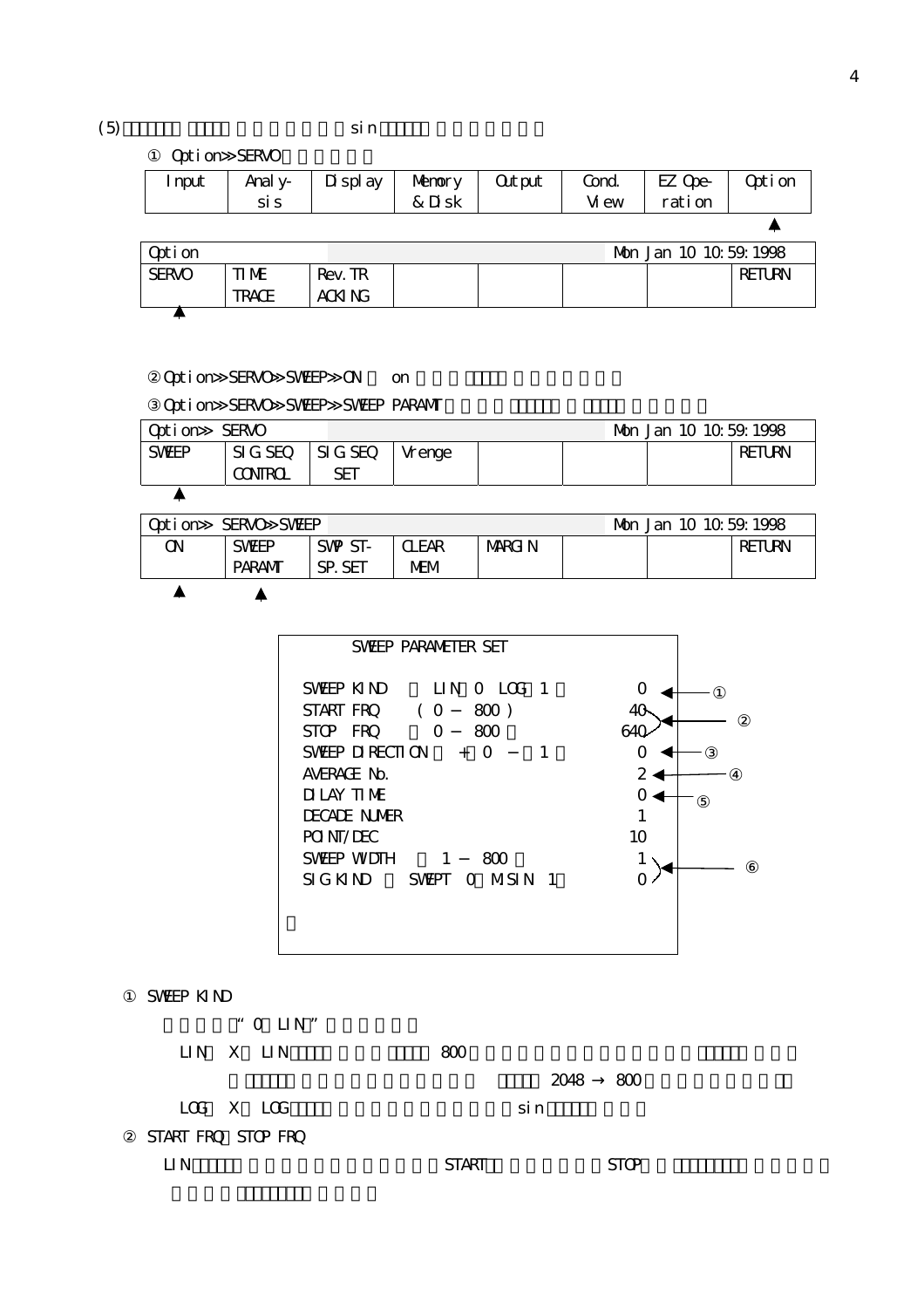## $\times$  START STOP  $\div$

## 2048 800

|              | 10kHz START 500kHz STOP&Hz       | 2048 |
|--------------|----------------------------------|------|
| <b>START</b> | $800 \times 500 \div 10000 = 40$ |      |
| STOP.        | $800 \times 800$ ; $10000$ 640   |      |

## SWEEP DIRECTION

|             | <b>START</b> | <b>STOP</b> |           |  |
|-------------|--------------|-------------|-----------|--|
|             | <b>START</b> | <b>STOP</b> |           |  |
| AVERAGE No. |              |             |           |  |
|             |              |             | <b>on</b> |  |
|             |              |             |           |  |
| si n        |              |             |           |  |

|              |            | 2048        |  |  |  |
|--------------|------------|-------------|--|--|--|
| <b>FFT</b>   |            |             |  |  |  |
| <b>START</b> |            | <b>STOP</b> |  |  |  |
|              | <b>FFT</b> |             |  |  |  |

 $\Box N$  $\mathsf{FFT}$  - The contract of  $\mathsf{FFT}$  - The contract of  $\mathsf{FFT}$  - The contract of  $\mathsf{FFT}$ 

DELAY TIME

 $\sim$  0~9999  $\sim$  0~9999  $\sim$  0~9999  $\sim$  0~9999  $\sim$  0~9999  $\sim$  0~9999  $\sim$  0~9999  $\sim$  0.9999  $\sim$  0.9999  $\sim$  0.9999  $\sim$ 

SWEEP WUDTH SIG KIND

WDTH 10

|             | 10 |              |  |  |
|-------------|----|--------------|--|--|
|             |    | <b>SVEPT</b> |  |  |
|             |    | MSI N        |  |  |
| <b>WDTH</b> |    |              |  |  |

 $\sin$  n

( ) and  $\Box$  LOG  $\Box$ 

5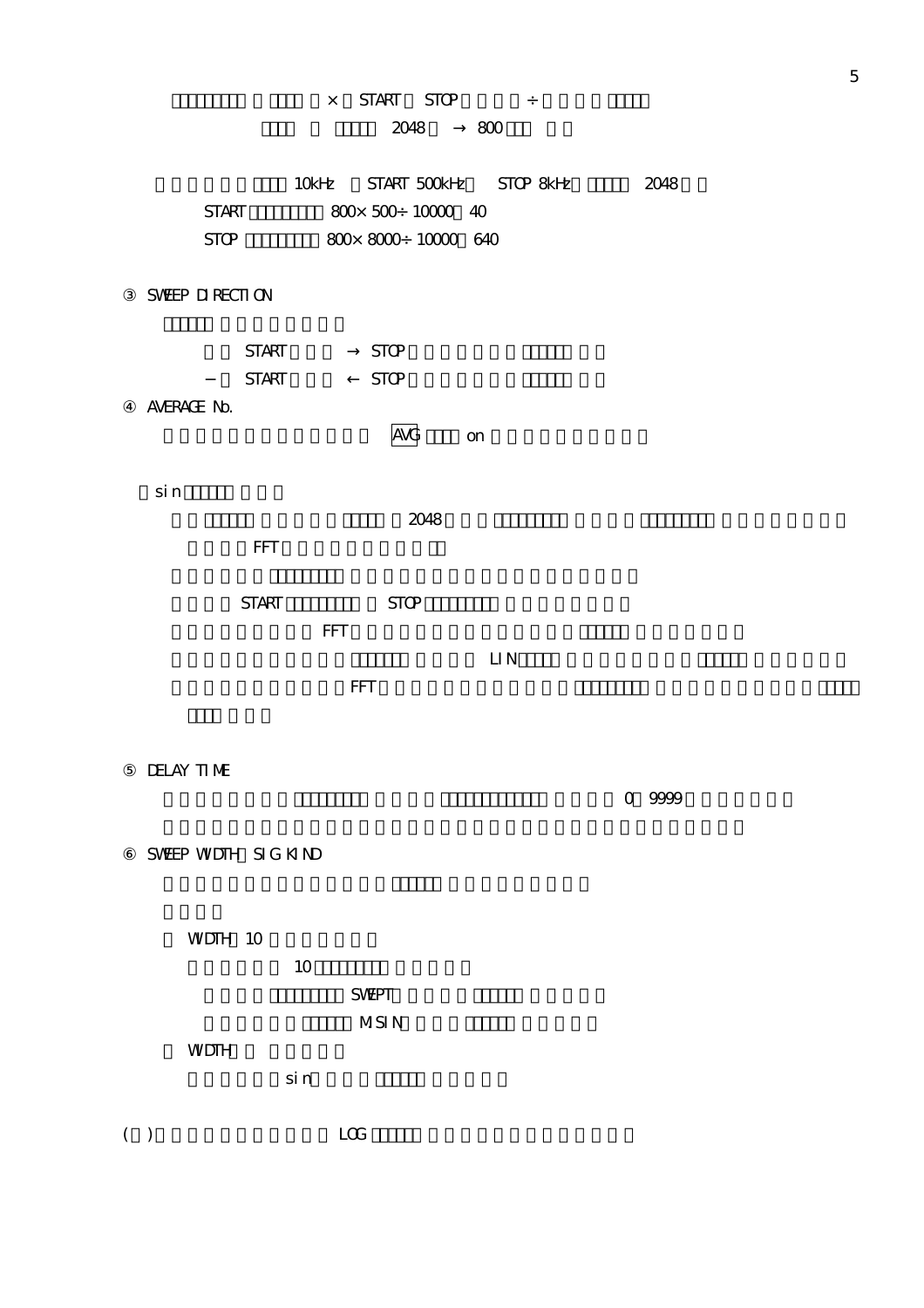START

CLEAR MEM on  $\mathsf{C}$  is the set of the set of the set of the set of the set of the set of the set of the set of the set of the set of the set of the set of the set of the set of the set of the set of the set of the set of the set of

Option SERVO SWEEP CLEAR MEM on

| Opti on<br>SERVO SVEEP |              |         |              |        |  |  |               |  |
|------------------------|--------------|---------|--------------|--------|--|--|---------------|--|
| Œ۷                     | <b>SWFP</b>  | SWP ST- | <b>CLEAR</b> | Marg N |  |  | <b>RETURN</b> |  |
|                        | <b>PARAM</b> | SP. SET | MEM          |        |  |  |               |  |
|                        |              |         |              |        |  |  |               |  |

初期値は on

#### $(7)$

Option SERVO Vrenge ANP MIN on

| Opti on      |              |         |  |  |               |
|--------------|--------------|---------|--|--|---------------|
| <b>SERVO</b> | ti me        | Rev. TR |  |  | <b>RETURN</b> |
|              | <b>TRACE</b> | ACKI NG |  |  |               |
|              |              |         |  |  |               |

| Opti on      | <b>SERVO</b>         |     |          |  |        |
|--------------|----------------------|-----|----------|--|--------|
| <b>SWEEP</b> | $SIGSEC$ $SIG$ $SEO$ |     | l Vrenge |  | RETURN |
|              | <b>CONTROL</b>       | SET |          |  |        |
|              |                      |     |          |  |        |

| Qoti on     | SERVO V renge |            |  |  |  |  |        |  |
|-------------|---------------|------------|--|--|--|--|--------|--|
| I Ch A      | $Ch B$        | <b>ANP</b> |  |  |  |  | RETURN |  |
| <b>AUTO</b> | <b>AUTO</b>   | <b>MN</b>  |  |  |  |  |        |  |
|             |               |            |  |  |  |  |        |  |

AMP MIN off sin

 $(8)$  FRF



 $(10)$  START on

( )  $0\%$ 

START

## 最初に Output メニューのスエプトサイン、ランダム信号で測定後、共振点付近を Sin スイープで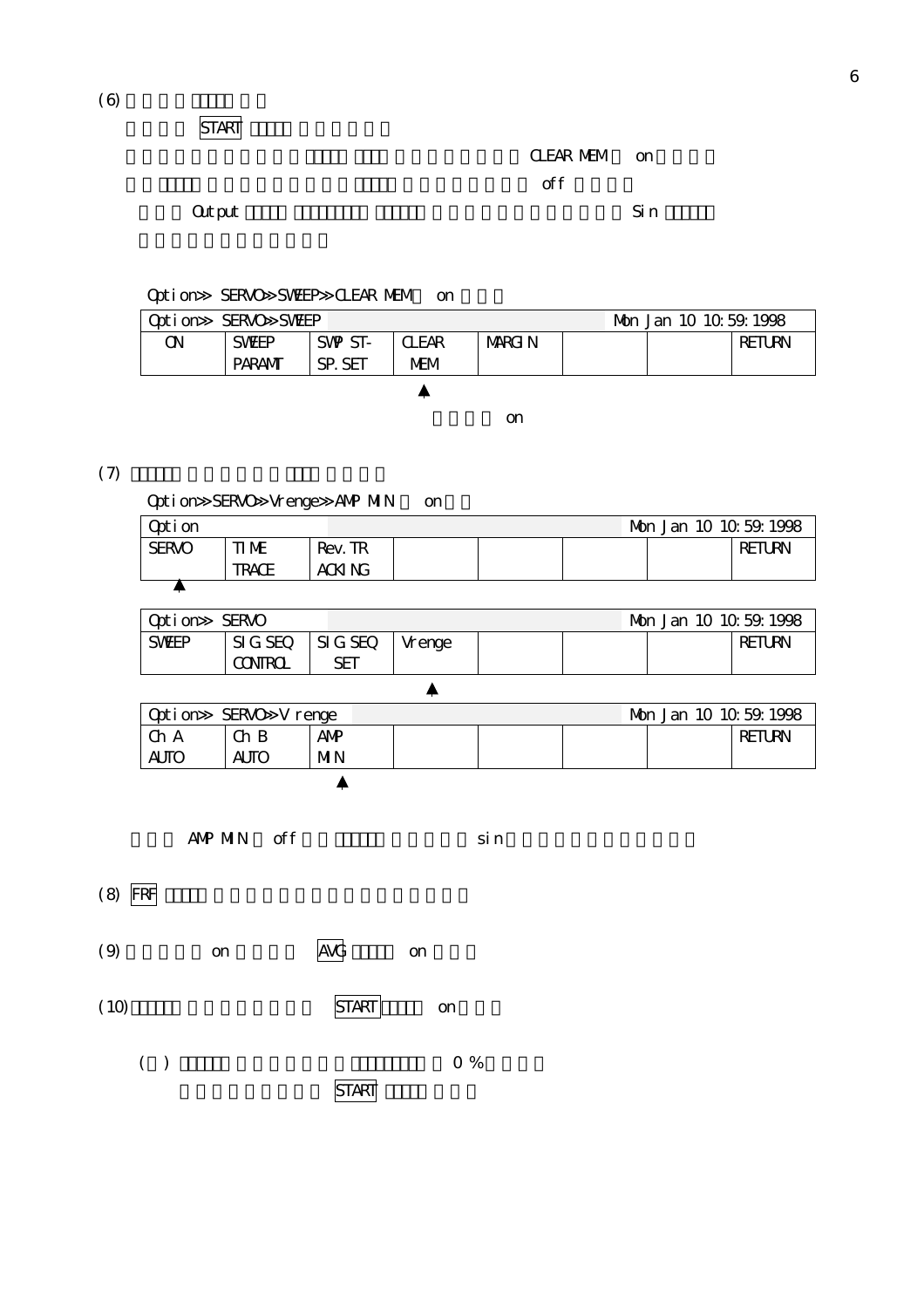|            | <b>Output</b>                      | SIG OUT OUTPUT FUNC. |                               | SIG ON         |                  |               |                       |               |
|------------|------------------------------------|----------------------|-------------------------------|----------------|------------------|---------------|-----------------------|---------------|
|            | I nput                             | Anal y-              | Di spl ay                     | Memory         | <b>Out put</b>   | Cond.         | EZ Ope-               | Opti on       |
|            |                                    | si s                 |                               | & Disk         |                  | Vi ew         | ration                |               |
|            |                                    |                      |                               |                |                  |               |                       |               |
|            | <b>Out put</b>                     | $SI G$ $CUT$         |                               |                |                  |               | Mon Jan 10 10 59 1998 |               |
|            | <b>SELECT</b>                      | FRQ SET              | ANPLI-                        | <b>MEMOUT</b>  | <b>CUTPUT</b>    | <b>CUTPUT</b> |                       | <b>RETURN</b> |
|            |                                    |                      | <b>TUDE</b>                   |                | CONT.            | FUNC.         |                       |               |
|            |                                    |                      |                               |                |                  | ▲             |                       |               |
|            | <b>Out put</b>                     | SIG OUT OUTPUT FUNC. |                               |                |                  |               | Mon Jan 10 10 59 1998 |               |
|            | $\mathsf{SI} \mathrel{\mathsf{G}}$ | <b>TAPER</b>         | <b>TAPER</b>                  |                | <b>FILTER</b>    |               |                       | <b>RETURN</b> |
|            | $\alpha$                           | $\alpha$             | ti me                         | <b>CHM</b>     | $\alpha$         |               |                       |               |
|            | ∧                                  |                      |                               |                |                  |               |                       |               |
|            | SIG ON                             | of f                 |                               |                |                  |               |                       |               |
|            |                                    |                      |                               | SI G ON<br>on  | <b>START</b>     | on            |                       |               |
|            |                                    |                      |                               |                |                  |               |                       |               |
|            |                                    |                      |                               |                |                  |               |                       |               |
|            |                                    |                      |                               |                |                  |               |                       |               |
|            |                                    |                      |                               |                |                  |               |                       |               |
| si n       |                                    |                      |                               |                |                  |               |                       |               |
| (10)       | FRF                                |                      |                               |                |                  |               |                       |               |
|            |                                    |                      |                               |                |                  |               |                       |               |
|            |                                    |                      |                               |                |                  |               |                       |               |
|            | $(11)$ PHASE                       |                      |                               |                |                  |               |                       |               |
|            |                                    |                      |                               |                |                  |               |                       |               |
| (12)       | <b>SECOND</b>                      |                      | 1/2                           |                |                  |               |                       |               |
|            |                                    |                      |                               |                |                  |               |                       |               |
|            |                                    |                      |                               |                |                  |               |                       |               |
| $(13)$ FRF |                                    |                      | <b>NAG</b>                    |                |                  |               |                       |               |
|            |                                    |                      |                               |                |                  |               |                       |               |
| (14)       |                                    | on                   |                               |                |                  |               |                       |               |
|            |                                    |                      | DISPLAY DISP COND FRF BODE ON | on             |                  |               |                       |               |
|            | I nput                             | Anary                | Di spl ay                     | Memory         | <b>Out put</b>   | Cond          | EZ Ope-               | Opti on       |
|            |                                    | sys                  |                               | Di sk          |                  | Vi ew         | rati on               |               |
|            |                                    |                      | ▲                             |                |                  |               |                       |               |
|            | $D$ SP                             | UN <sub>T</sub>      | <b>SCALE</b>                  | <b>SEARCH</b>  | LI ST            | D             | <b>SCREEN</b>         | <b>RETURN</b> |
|            | <b>COND</b>                        |                      |                               |                |                  | <b>ARRAY</b>  | <b>CONFIG</b>         |               |
|            |                                    |                      |                               |                |                  |               |                       |               |
|            |                                    |                      |                               |                |                  |               |                       |               |
|            | <b>FORMAT</b>                      | <b>LABEL</b>         | <b>IMBT</b>                   | <b>NYQ ORB</b> | <b>FRF</b>       | COHE-         |                       | <b>RETURN</b> |
|            |                                    |                      |                               |                | $\blacktriangle$ | <b>RENCE</b>  |                       |               |
|            |                                    |                      |                               |                |                  |               |                       |               |
|            | <b>BODE</b>                        | $N$ $\infty$         |                               |                |                  |               |                       | <b>RETURN</b> |
|            | Q                                  |                      |                               |                |                  |               |                       |               |

BODE ON on

 $\blacktriangle$ 

chA SPECT TIME

7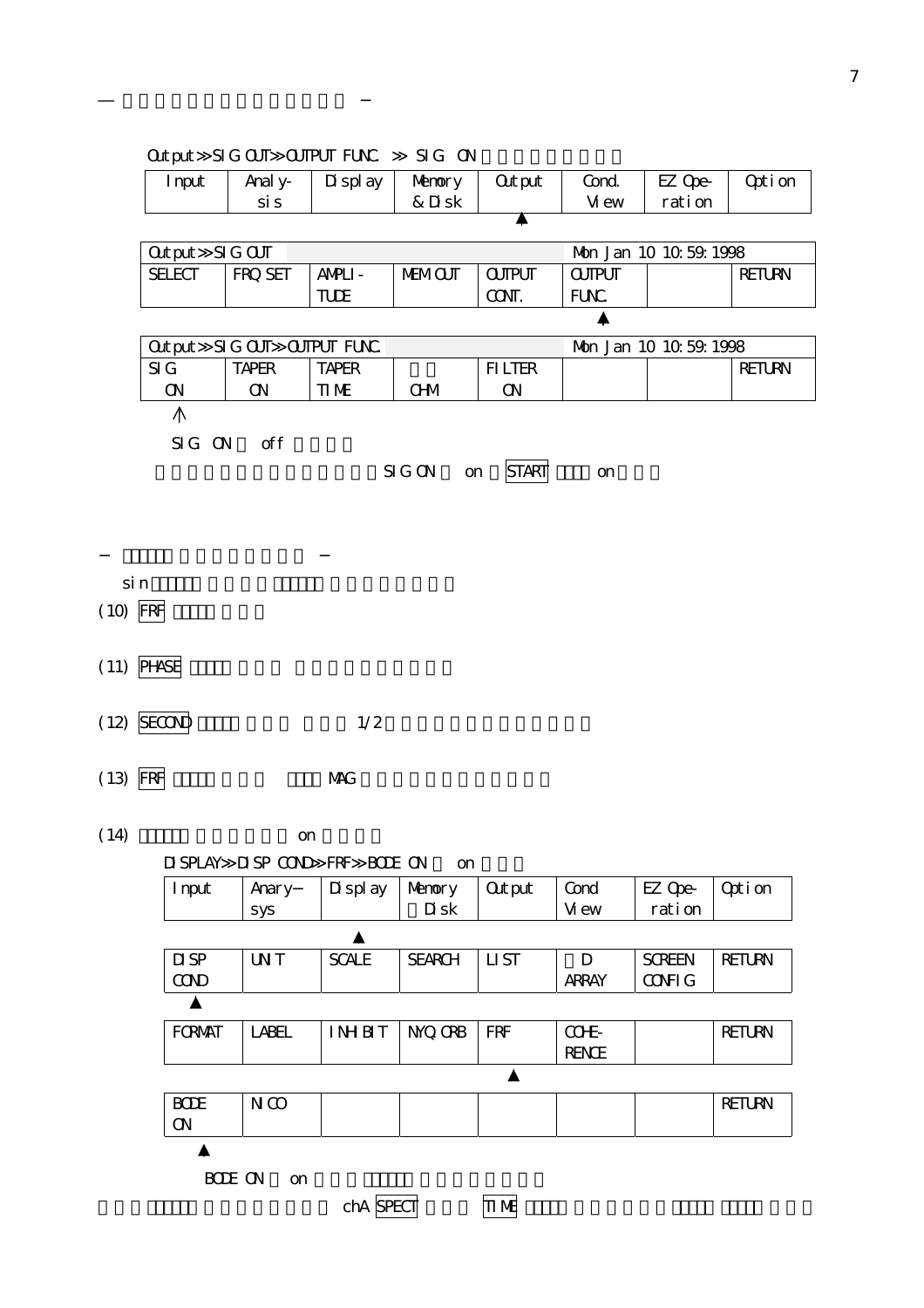## $(15)$  PHASE  $Y$



DISPLAY SCALE PHASE MANUAL UNWRAP on

DISPLAY SCALE PHASE DEFAULT on

| <b>DEFAULT</b> | <b>NANUAL</b> | NUMERIC | <b>UN/RAP</b> | <b>DELAY</b> | <b>DELAY</b><br><b>ADJUST</b> | dei ay<br>SE. | <b>RETURN</b> |
|----------------|---------------|---------|---------------|--------------|-------------------------------|---------------|---------------|
|                |               |         |               |              |                               |               |               |

 $(16)$  MAG Y

|                | DISPLAY SCALE   | Y-AXIS FRAMA SET |               |                |              |               |               |
|----------------|-----------------|------------------|---------------|----------------|--------------|---------------|---------------|
| I nput         | Anary           | Di spl ay        | Nemory        | <b>Out put</b> | Cond         | EZ Ope-       | Opti on       |
|                | sys             |                  | Di sk         |                | Vi ew        | ration        |               |
|                |                 |                  |               |                |              |               |               |
| $D$ SP         | UN <sub>T</sub> | <b>SCALE</b>     | <b>SEARCH</b> | LI ST          | D            | <b>SCREEN</b> | <b>RETURN</b> |
| <b>COND</b>    |                 |                  |               |                | <b>ARRAY</b> | <b>CONFIG</b> |               |
|                |                 |                  |               |                |              |               |               |
| X-AXI S        | Y-AXI S         | <b>GAIN</b>      | <b>PHASE</b>  |                |              |               | <b>RETURN</b> |
|                |                 |                  |               |                |              |               |               |
|                |                 |                  |               |                |              |               |               |
| <b>DEFAULT</b> | FRAME           | KI ND            | <b>AUTO</b>   |                | FRAME        | KI ND         | <b>RETURN</b> |
|                | <b>DEFINED</b>  | DI FINED         |               |                | <b>SET</b>   | <b>SET</b>    |               |
|                |                 |                  |               |                |              |               |               |